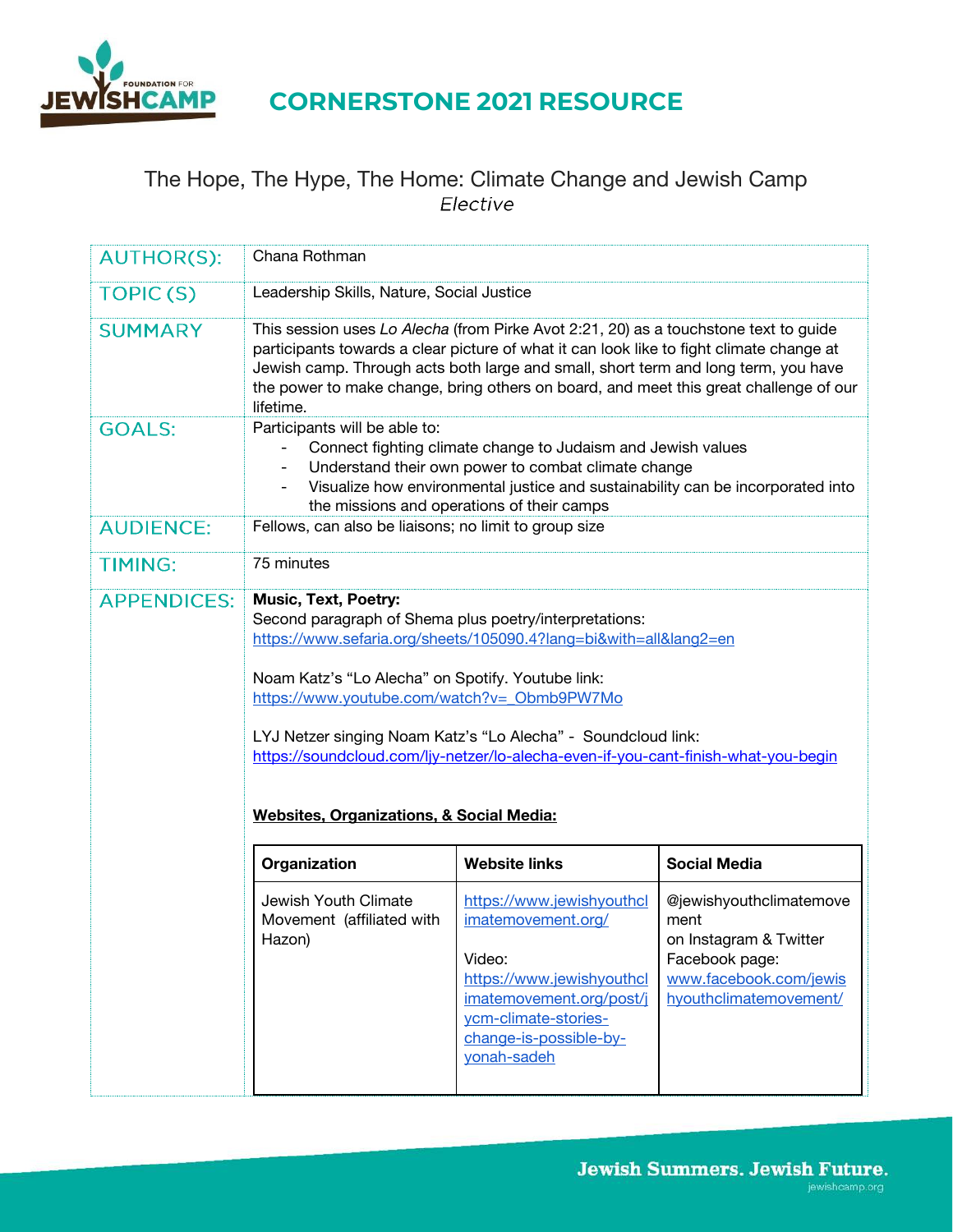

 $\mathbb{T}^{\mathsf{T}}$ 

## **CORNERSTONE 2021 RESOURCE** Т

|                                    | Dayenu - A Jewish Call to<br><b>Climate Action</b>                                                                                                                                                                                                                                                               | dayenu.org                | Instagram: @joindayenu<br>www.instagram.com/joind<br>ayenu/  |  |
|------------------------------------|------------------------------------------------------------------------------------------------------------------------------------------------------------------------------------------------------------------------------------------------------------------------------------------------------------------|---------------------------|--------------------------------------------------------------|--|
|                                    | Hazon:<br>The Jewish Lab for<br>Sustainability                                                                                                                                                                                                                                                                   | www.hazon.org             | Instagram @hazonvision<br>Twitter @hazon                     |  |
|                                    | Sustaining All Life                                                                                                                                                                                                                                                                                              | www.sustainingalllife.org | Instagram<br>@sustaining_all_life<br>Twitter @SustainAllLife |  |
|                                    |                                                                                                                                                                                                                                                                                                                  |                           |                                                              |  |
| <b>MATERIALS</b><br><b>NEEDED:</b> | This is a flexible session in terms of materials. Since it is being facilitated online, the<br>session leader will be asking people to use what they have around their home.                                                                                                                                     |                           |                                                              |  |
| <b>SET-UP</b><br><b>DETAILS:</b>   | This program was initially run online. Ideally this program would be run outdoors, in<br>person, at camp. Here are two possible setups:                                                                                                                                                                          |                           |                                                              |  |
|                                    | Online:<br>participants should find a place where they can see something from nature -<br>whether next to a window or looking at a plant in their home/indoor space.<br>Outdoors:<br>Ideally a setting in nature where participants can move around and also can<br>hear each other for an in-depth conversation |                           |                                                              |  |
|                                    |                                                                                                                                                                                                                                                                                                                  |                           |                                                              |  |

ד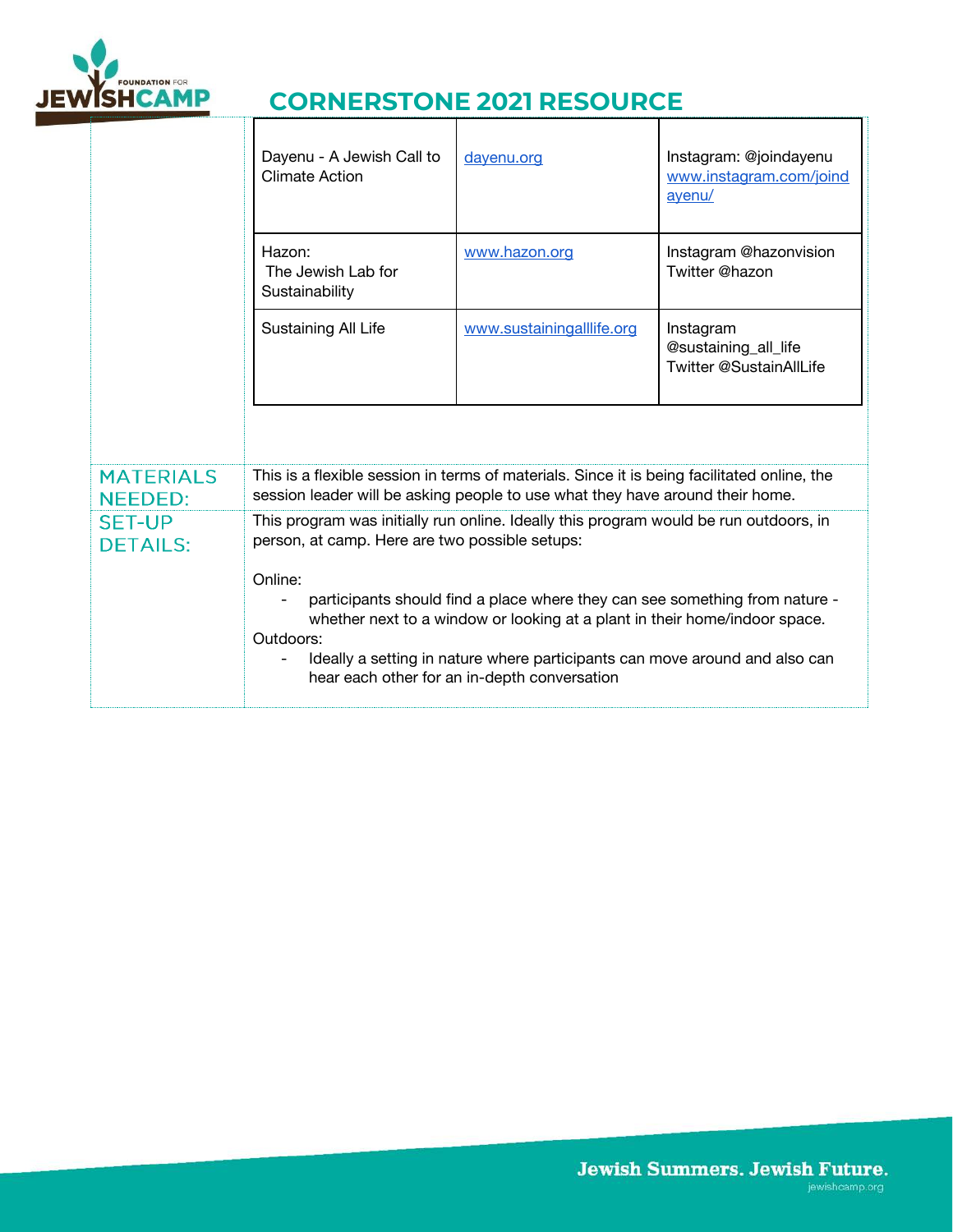

## **SESSION TIMELINE**

- 0:00 0:20 Introduction setting the stage 0:20 - 0:30 - Processing - texts and reflection
- 0:30 0:40 Spiritual Resilience Tools
- 0:40 0:55 Deep Dive into Climate Justice at Camp
- 0:55 0:75 Next steps and wrap up

#### **SESSION OUTLINE:**

#### **1. Introduction - Setting the Stage (20 min)**

0:00-0:05 - Participants enter, fill out menti survey - *interactive survey*  Noam Katz's "Lo Alecha" is playing as participants enter the Zoom room. Session facilitator has a question written on the white board along with a menti number. Participants can answer the question in the menti survey. The question is: "What feelings come up for you when you think about climate change?" Participants' responses roll in on the screen.

#### 0:05 -0:15 - Introduction, set Brit/group covenant - *facilitated dialogue*

Session facilitator reflects on the range of responses shared by participants and acknowledges that this is a big and challenging topic to look at. Session facilitator asks participants to look at the survey results and notice the other people in the Zoom room. If there's time (small group), each person can say their name and make a sound/face they feel when they think about climate change.

Session facilitator shares a few kavanot for this session:

- There is room for you and your feelings about climate change!
- We are in this together (both this session, and this process of change-making, and this earth)
- Lo Alecha will be our "touchstone text": Each of us, on our own, is not obligated to finish this work. Yet we cannot run away from it. We will look at it together and lean on our shared love of camp, of the earth, and of our Jewish heritage/culture/wisdom to envision change together.

#### 0:15 - 0:20 - Slideshow - *frontal presentation using music and art*

The slideshow begins with basic facts about climate change and then shifts to Jewish texts that session facilitator will be using to frame the conversation.

#### **2. Processing - Texts and Reflection (10 min)**

0:20 - 0:22 - Brief review of touchstone text - *frontal presentation*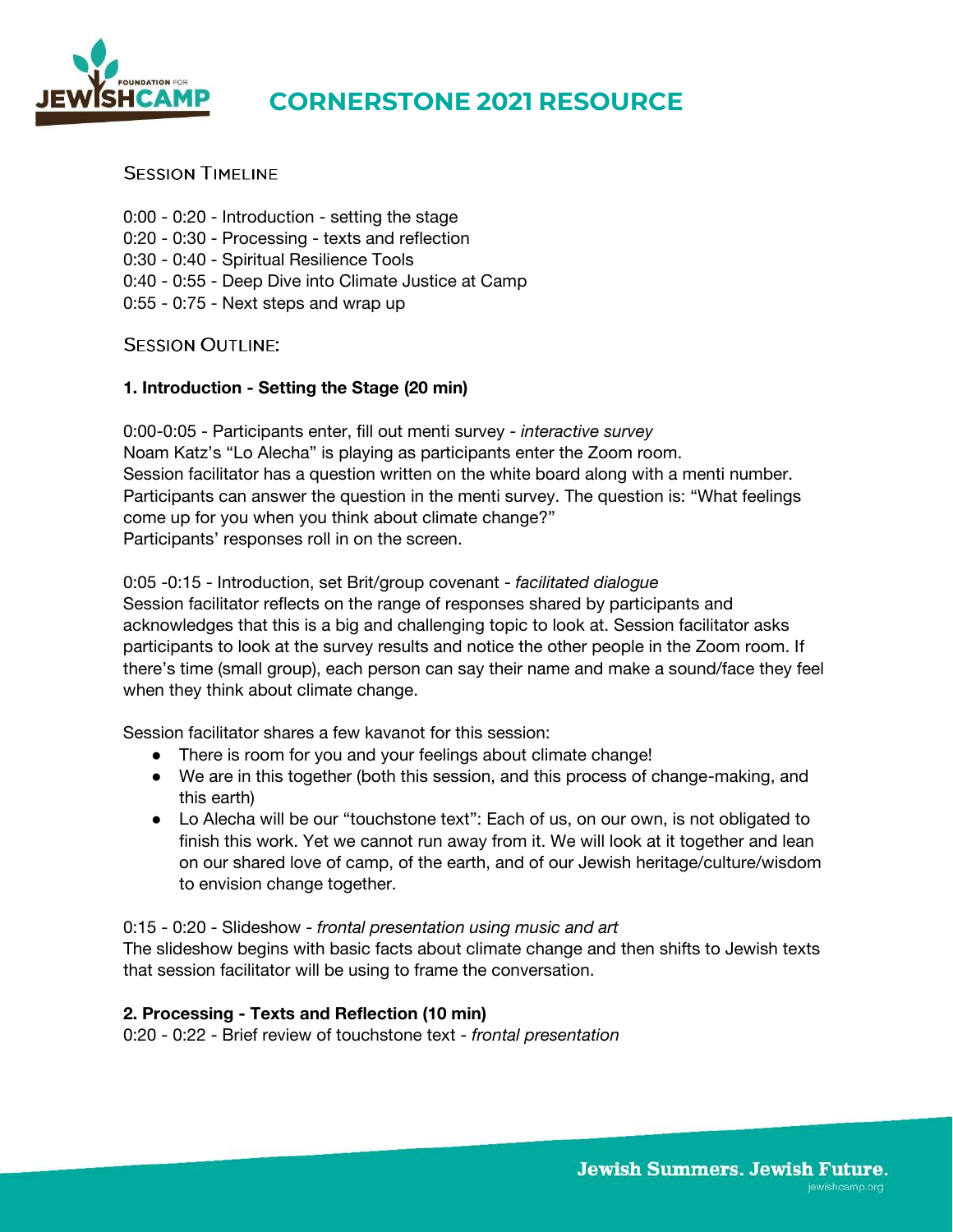

Session facilitator outlines the texts from the slide show: second paragraph of the Shema plus poem by Rabbi Arthur Waskow, and "Lo Alecha" from Pirke Avot.

Session facilitator possible dialogue:

When looking at the Shema text, there is a possibility to get overwhelmed. The amount of damage and destruction we have made as humans is overwhelming. That is why we lean on our Jewish tradition. Pirke Avot, the wisdom of our ancestors, gives us a teaching from Rabbi Tarfon (Pirke Avot 2:21) that is very applicable when looking at climate change: *Lo Alecha Hamlacha Ligmor* - You don't have to finish the whole thing *V'lo Atah Ben Chorin L'hibateil Minena* - And you're also not free to walk away from it. That's a balancing act! You CAN dig in, knowing you don't have to do it all, and you don't have to finish it by yourself. And you MUST dig in, because this is a huge project and it's going to take every single one of us doing as much as can and helping each other out!

0:22 - 0:30 - Breakout rooms for reflection - Where am I now? Where can I go? What is my reach (dream big)? - *small group, self-guided discussion* 

## **3. Spiritual Resilience Tools (10 min)**

0:30 - 0:35 - Movement, Venting, Big Feelings activity - Lo Alecha - *guided movement activity*

This work can bring up big feelings. We are going to try a few different tools to create resilience as we embark (or continue) together on this long journey.

Session facilitator refers to slide that has a list of "Spiritual Resilience Tools."

0:35 - 0:40 - Focusing in on camp as home - creativity - *guided creative/listening activity*  Facilitator shows slide about listening in turns. Session facilitator frames this as a tool, a social justice approach (each person gets equal time), a way to connect, and a crucial skill for doing big work in community.

Session facilitator gives directions to divide into pairs and take turns listening to each other. Session facilitator gives guidelines:

- Use a timer
- Show the person that you care about what they are saying
- This is a skill that will serve you life long: You can listen deeply when you know you will get a turn, and you can share honestly when you know someone is listening deeply

#### **4. Camp & Climate Justice - Deep Dive (15 min)**

0:40 - 0:50 - Brainstorm on teachings/Jewish values - Lo Alecha & Bal Tashchit at camp (breakout rooms) - Where is my camp now? Where can we go? What is my reach for us (dream big)? - *small group, self-guided discussion*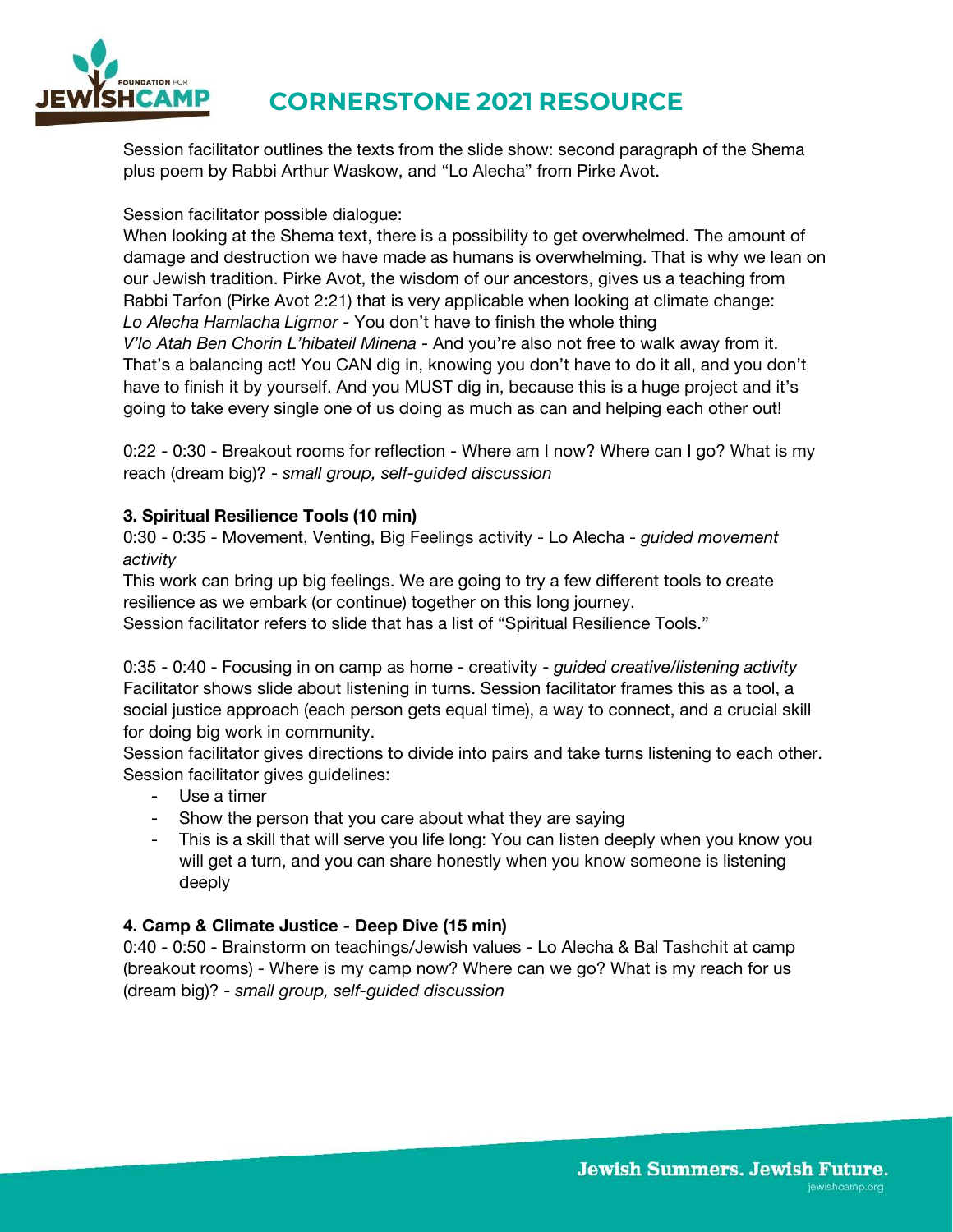

0:50 - 0:55 - Group info-gathering - Use Answergarten - *interactive, self-directed information sourcing -* Organizations working on climate change - *frontal presentation* 

## **5. Next Steps & Wrap Up (20 min)**

#### $0:55 - 0:65$

Session facilitator reads web description, and tells participants this is an opportunity to check in. Have they gotten what they want out of this session? What is missing? What do they need to talk about, plan, ask, or grieve in order to get started (or continue) with this work to reverse climate change? Here is the web description:

*"Love Greta Thunberg? Wonder how to do her work at camp? Jewish tradition offers us*  wisdom, tools, and spiritual resilience to take on this existential challenge of our time. We will take a look at the reality of the climate crisis and build skills and ideas to take back to our work at camp and in the world. No matter where you are with climate change - whether you don't want to face it or you're already on board to fight it - this session is for you. We need every person to make - and be - this change, tog*ether."*

Facilitator offers breakout rooms to develop short and long term goals at camp. These break out rooms can be self-selected according to topic, or they can be random. Group can decide based on their needs.

0:65 - 0:75 - Wrap up

Participants have chance to:

- reflect
- make a plan
- connect with each other
- identify spiritual resilience tools
- find ways to stay in touch
- dream big
- plan next steps
- ask any lingering questions

Session facilitator asks the group to read this final slide out loud together:

**WE CAN DO THIS! We have the tools. We have the resources. We have the** *chutzpah***. We have the Jewish camp community.**